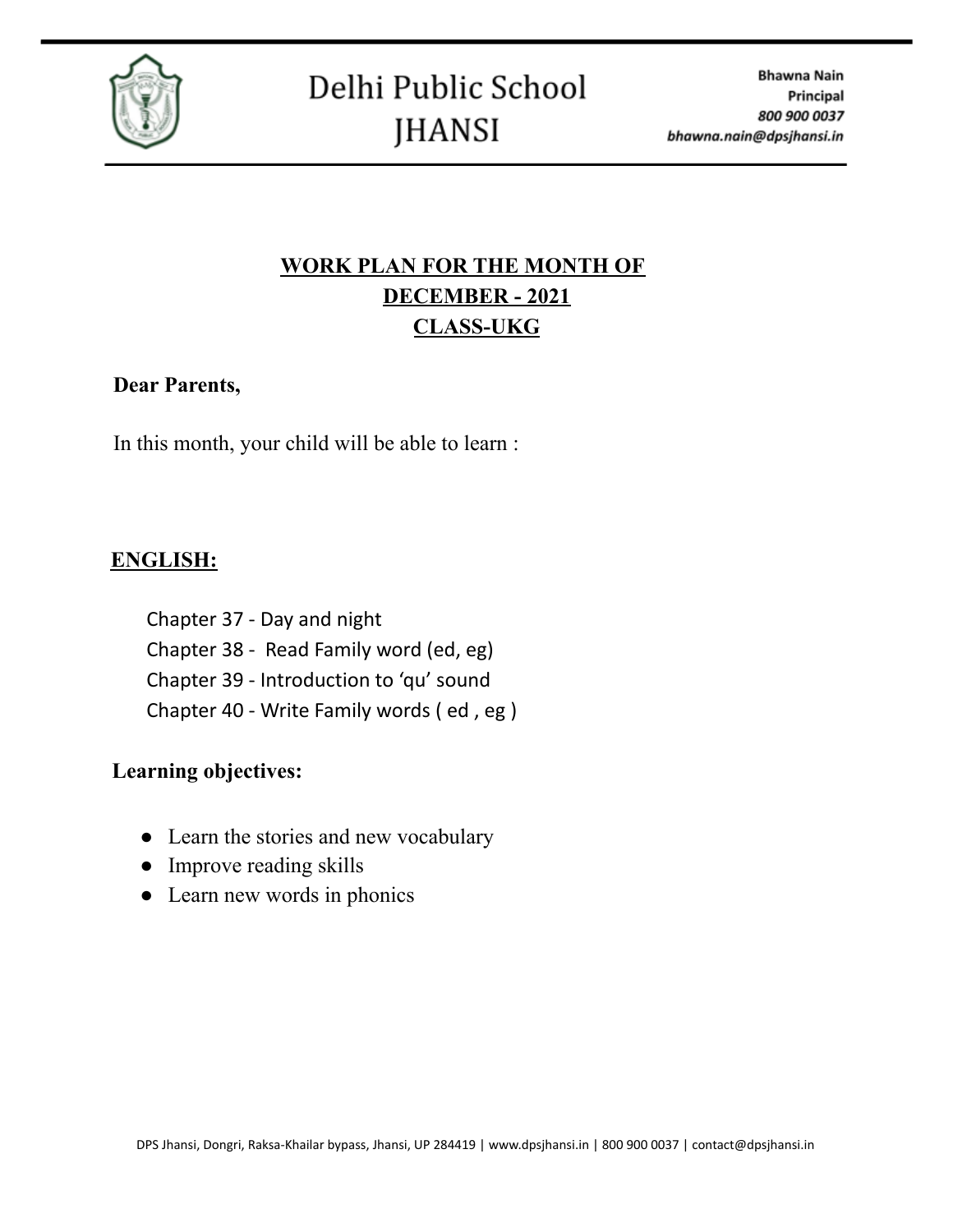

#### **MATHEMATICS:**

Chapter 17 - Missing Numerals

Chapter 18 - Addition

#### **Learning objectives:**

- Identify the missing numerals
- State that two quantities when put together, will result in a bigger quantity.
- Add two single digit numbers.

# **EVS:**

Chapter : 15 - Sources of Food Chapter : 16 - Heavenly Bodies

#### **Learning objectives:**

- Identify the edible parts of a plant.
- Identify sources of food.
- Identify and describe the heavenly bodies.

#### **HINDI:**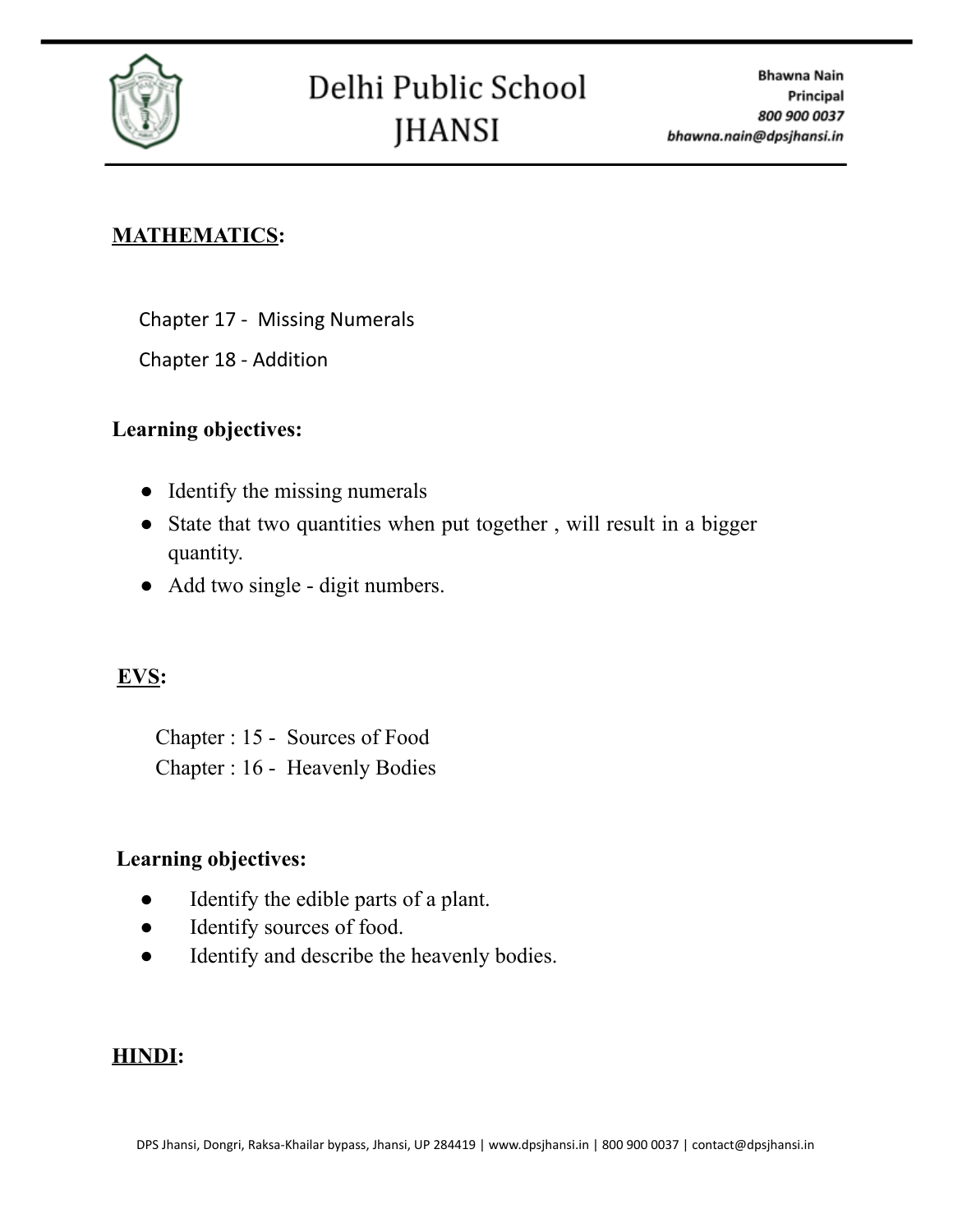

पाठ-  $11 - 3i$ ' और 'अ' की मात्रा वाले शब्द

**Learning Objectives :**

बच्चे अं और अ ' की मात्रा सेबने शब्द पढना और लि खना सिखेगे।

**English/Hindi poem for the month:-**

**English Poem**:-

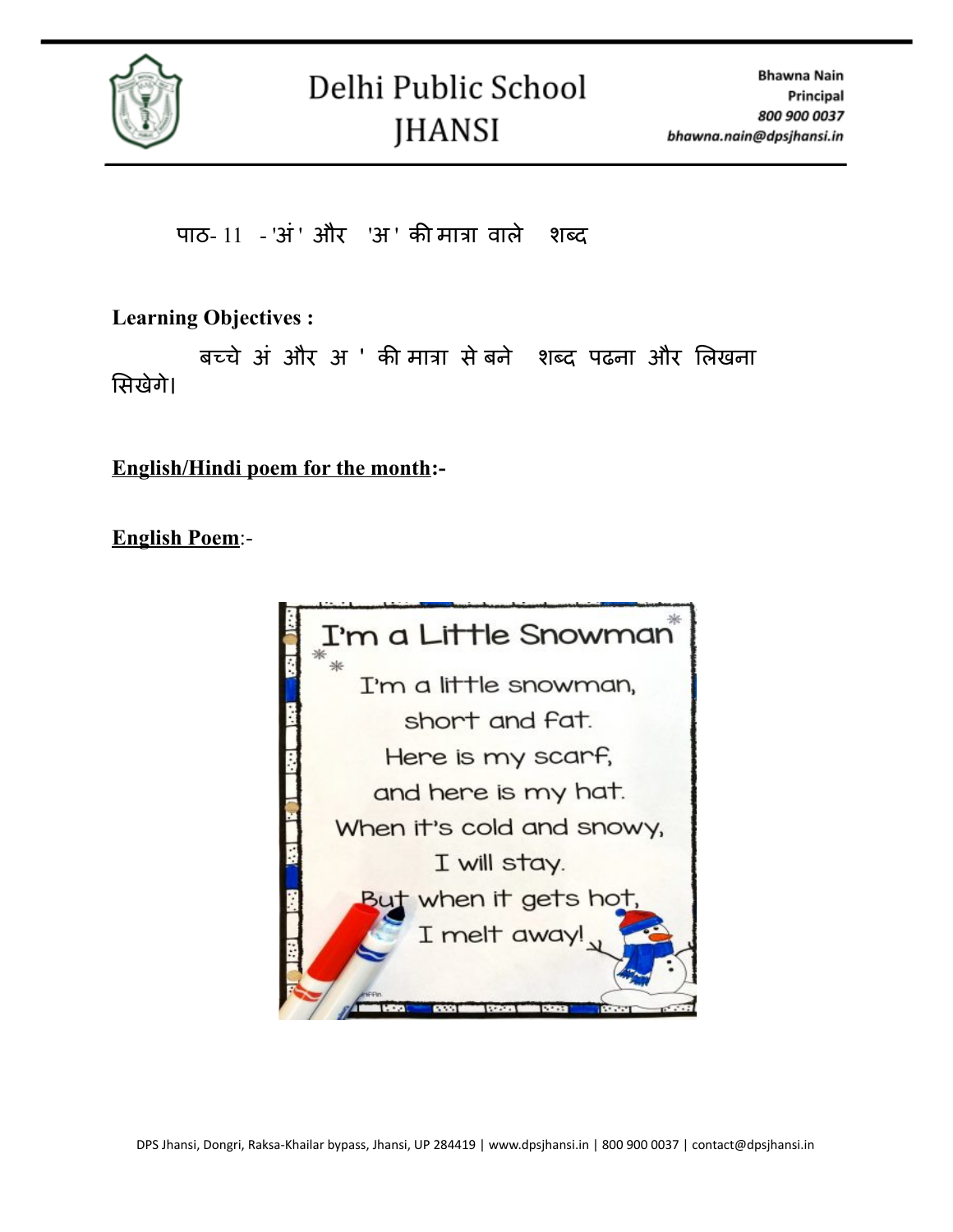

# Delhi Public School **JHANSI**

**Bhawna Nain** Principal 800 900 0037 bhawna.nain@dpsjhansi.in

# कवि ता**:-**

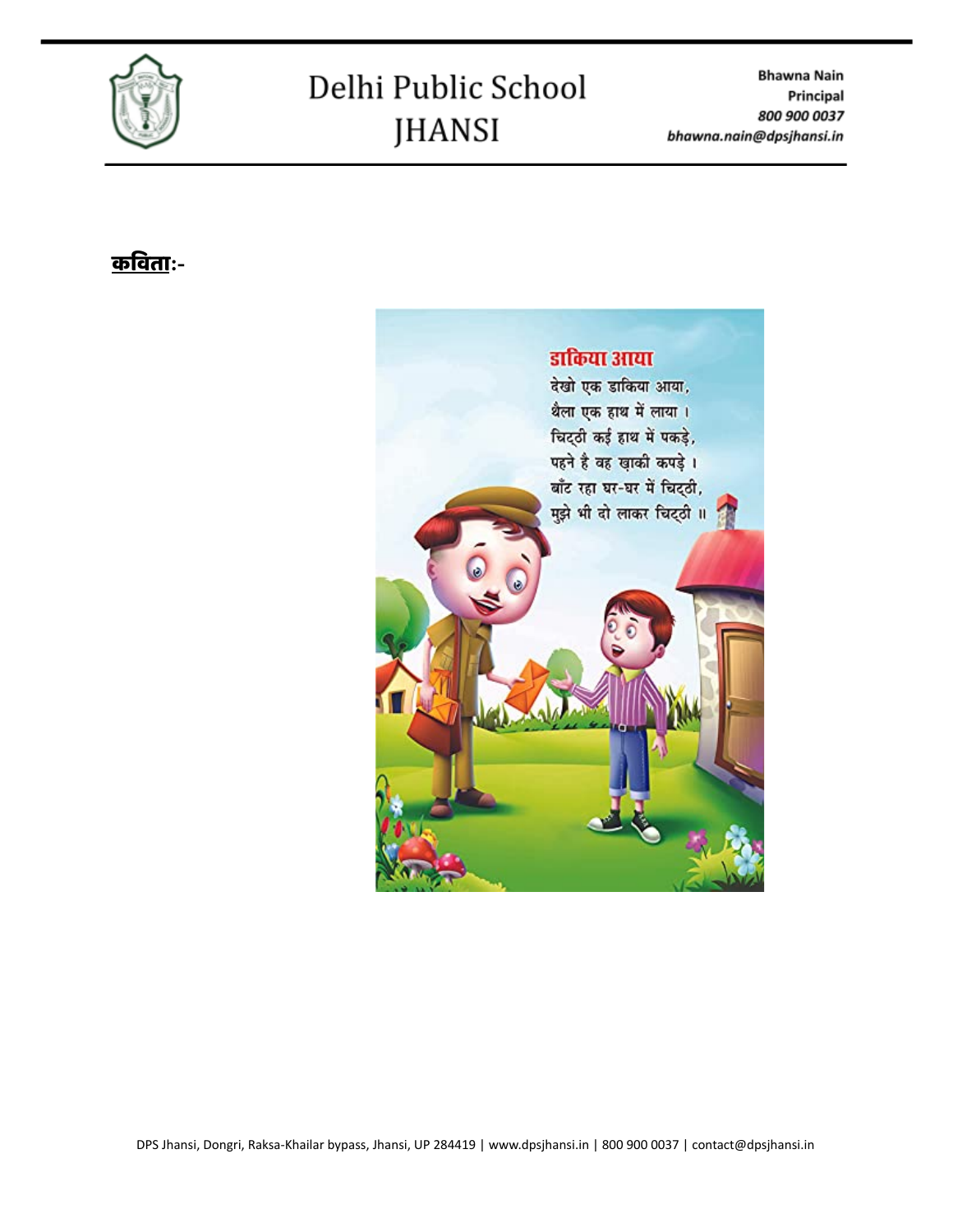

**DOHA:**

बड़ा हुआ तो क्या हुआ, जैसे पेड़ खजूर | पंथी को छाया नहीं, फल लागे अति दूर ||

अर्थ -- खजरू के पेड़ के भाँति बड़ेहोनेका कोई फायदा नहीं है, क्योंकि इससेन तो यात्रियों को छाया मिलती है, न इसके फल आसानी से तोड़े जा सकते हैं | आर्थात बड़प्पन के प्रदर्शन मात्र से किसी का लाभ नहीं होता |

# **SHLOKA:**

वाणी रसवती यस्य,यस्य श्रमवती क्रिया। लक्ष्मी: दानवती यस्य.सफलं तस्य जीवितं।।

अर्थ – जिस मनुष्य की वाणी मीठी हो, जिसका काम परिश्रम से भरा हो, जिसका धन दान करने में प्रयुक्त हो, उसका जीवन सफ़ल है।

**YOGA:**

- 1. Vrksasana
- 2. Trikonasana